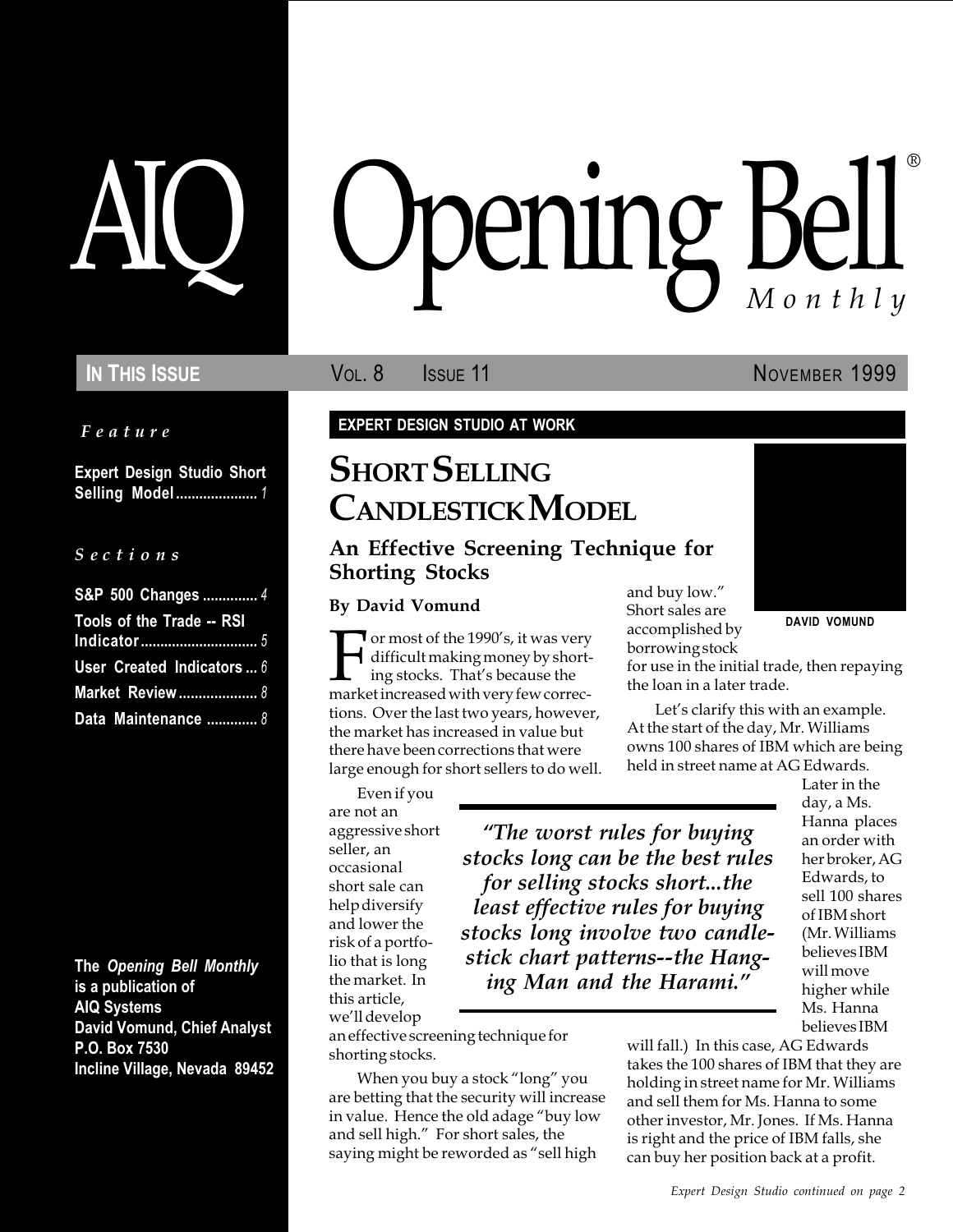## AIQ Opening Bell

#### EXPERT DESIGN STUDIO AT WORK continued . . .

Mr. Jones would have a paper loss since he is long the stock.

What if IBM pays a cash dividend during the short sales? IBM sends the dividend to Mr. Jones, the holder of the securities. However, since Mr. Williams still owns the IBM stock, he also expects a dividend check. In this case, the short seller, Ms. Hanna, pays the dividend amount to AG Edwards who in turn sends a dividend check to Mr. Williams.

There are risks to short selling. Stocks that are bought long cannot drop below zero and, therefore, do not involve a loss greater than the total investment. But a stock sold short could, theoretically, produce an unlimited loss since there is no ceiling on a stock's appreciation potential. Those who shorted Qualcomm or Nextel can appreciate this fact!

Since a short sale involves a loan, there is a risk to the brokerage firm that the loan will not be repaid. To protect the broker, the short seller does not have access to the money received from the initial sale of securities and a margin requirement must be met.

In developing our short-selling model, we are using the research that appeared in the June 1999 Opening Bell. In that issue, we tested all the pre-built Expert Design Studio screening rules that come with TradingExpert Pro and ranked them

#### PLEASE SEND CORRESPONDENCE TO:

Opening Bell Monthly G.R. Barbor, Editor P.O. Box 7530 Incline Village, NV 89452

AIQ Opening Bell Monthly does not intend to make trading recommendations, nor do we publish, keep or claim any track records. It is designed as a serious tool to aid investors in their trading decisions through the use of AIQ software and an increased familiarity with technical indicators and trading strategies. AIQ reserves the right to use or edit submissions.

For subscription information, phone 1-800-332-2999 or 1-775-831-2999.

© 1992-1999, AIQ Systems



from best to worst based on their effectiveness. All the rules were tested for long trades. The worst rules for buying stocks long can be the best rules for selling stocks short.

Our testing found the least effective rules for buying stocks long involve two candlestick chart patterns – the Hanging Man and the

Harami. We will use the Harami candlestick pattern in our model. With a candlestick chart the "real body" is the difference between the opening price and closing price. For the Harami pattern, a small real body follows a long real body. This pattern is somewhat comparable to an inside day pattern in bar charts.

| Seminar-short.EDS - Expert Design Studio                                                    |                            |                                              |                                                 |                       |  | Figure 2 | HZX        |
|---------------------------------------------------------------------------------------------|----------------------------|----------------------------------------------|-------------------------------------------------|-----------------------|--|----------|------------|
| Ele Lest Yown Help                                                                          |                            |                                              |                                                 |                       |  |          |            |
| <u>deers : 10 dee</u><br>$\Box$ $\mathbf{x}$                                                |                            |                                              |                                                 |                       |  |          |            |
| Summary Pasitions                                                                           |                            |                                              |                                                 |                       |  |          |            |
| Harami Harami                                                                               |                            |                                              |                                                 |                       |  |          |            |
| Start text date:<br>End test date:                                                          | 10/24/97<br>10/22/99       |                                              |                                                 |                       |  |          |            |
|                                                                                             |                            | Winner                                       | Loogra                                          | Neutral               |  |          |            |
| Number of trades in test.<br>Average periods per trade:                                     | 2373<br>70                 | ----------<br>1265<br>65                     | -------<br><br>1107<br>75                       | ----------<br>1<br>43 |  |          |            |
| Maginum Profit/Long<br>Average Drawdown:<br>Average Profit/Lass:<br>Avesage SPX Profit/Lasa | 110.211%<br>1.14%<br>3,46% | 88.34%<br><b>14.79(%)</b><br>15.80%<br>6.12% | <b>E2.56(%</b><br>116.421%<br>115.63(%<br>0.43% |                       |  |          |            |
| Probability:<br>Avenage Armual ROE<br>Annual SPK (Buy & Hold):                              | 5.89%<br>18.51%            | 53.31%<br>87.99%                             | 46.65%<br><b>I75.17比</b>                        |                       |  |          |            |
| Reward/Pink Ratio:                                                                          | 1.16                       |                                              |                                                 |                       |  |          |            |
|                                                                                             |                            |                                              |                                                 |                       |  |          |            |
|                                                                                             |                            |                                              |                                                 |                       |  |          |            |
|                                                                                             |                            |                                              |                                                 |                       |  |          |            |
|                                                                                             |                            |                                              |                                                 |                       |  |          |            |
|                                                                                             |                            |                                              |                                                 |                       |  |          |            |
|                                                                                             |                            |                                              |                                                 |                       |  |          |            |
| For Help, peace F1                                                                          |                            |                                              |                                                 |                       |  |          | <b>NUM</b> |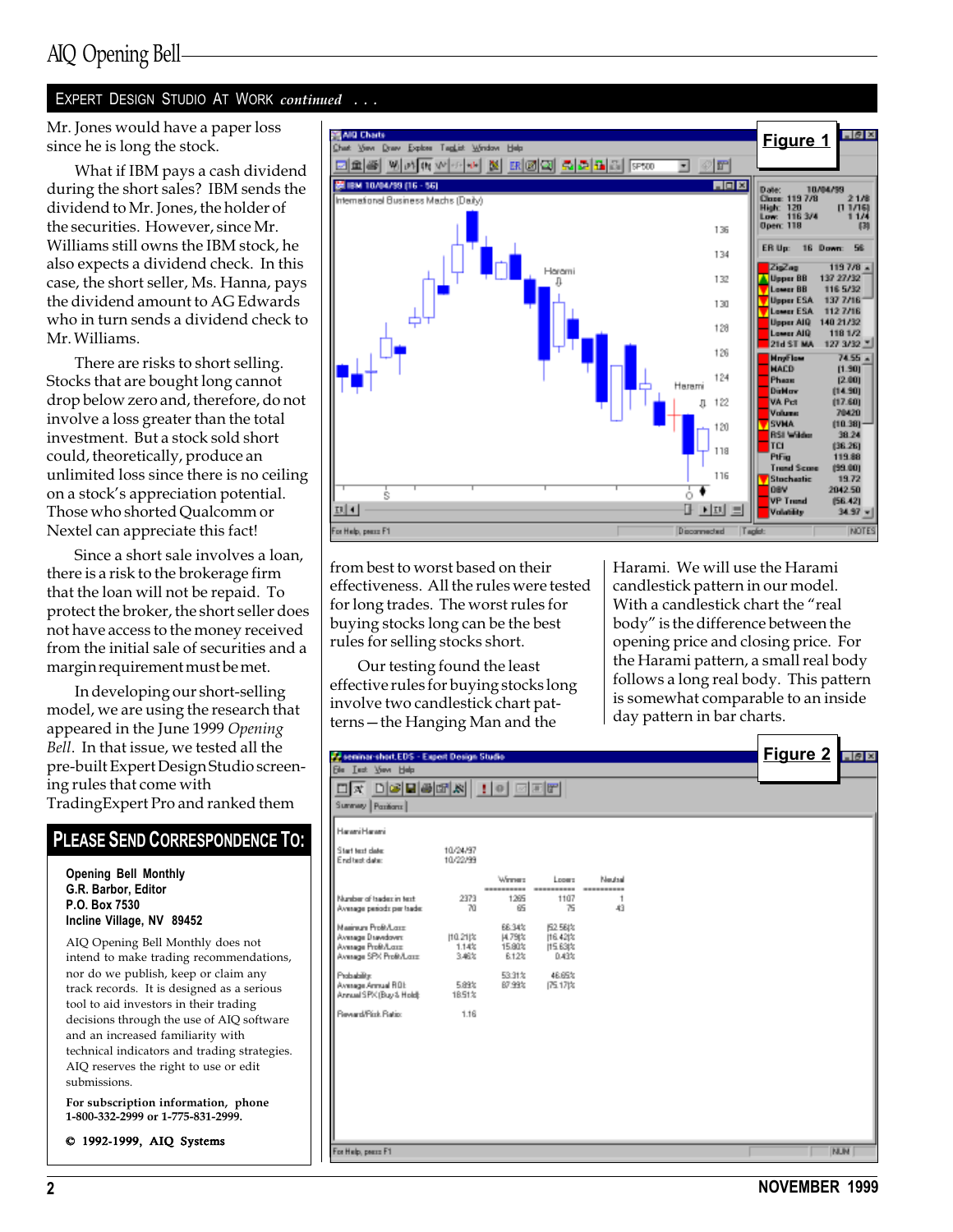#### EXPERT DESIGN STUDIO AT WORK *continued* ...

An example of a Harami candlestick pattern appears in **Figure 1**. On October 4, IBM's real body (rectangular box on the candlestick chart) is engulfed by the previous day's real body. Another Harami is found on September 20.

The Harami pattern is thought to be a reversal pattern. A stock in an uptrend that forms a Harami pattern is susceptible to a downward move. Conversely, a stock in a downtrend that forms a Harami often moves higher. Our testing using the Expert Design Studio package, however, shows that the trend is fairly insignificant and that stocks with Harami candlesticks typically underperform the market whether they are in an uptrend or a downtrend.

TradingExpert Pro's Expert Design Studio module provides prebuilt rules that can be used to search for many different candlestick patterns. Since candlestick formations are open to interpretation, some candlestick enthusiasts may disagree with how we created the rules. For example, when a textbook says a candlestick has a "large" real body followed by a "small" real body, what exactly is large and what is small?

| seminar-short.EDS - Expert Design Studio<br>Ele Lest Your Help                             |                            |                                  |                                            |                       |  | Figure 3   | $\left  \theta \right $ x |
|--------------------------------------------------------------------------------------------|----------------------------|----------------------------------|--------------------------------------------|-----------------------|--|------------|---------------------------|
| <u>deems : 0 000</u><br>$\Box$ $\pi$<br>Summary Pasitions                                  |                            |                                  |                                            |                       |  |            |                           |
| suminar-chart RSI buy                                                                      |                            |                                  |                                            |                       |  |            |                           |
| Start text date:<br>End test date:                                                         | 10/24/97<br>10/22/99       |                                  |                                            |                       |  |            |                           |
|                                                                                            |                            | Winner                           | Longro                                     | Neutral<br>---------- |  |            |                           |
| Number of tradez in text.<br>Average periods per trade:                                    | 1185<br>70                 | 586<br>69                        | 997<br>71                                  | 2<br>23               |  |            |                           |
| Mainun ProBA out<br>Avesage Dsavidover:<br>Average Profit/Lass<br>Average SPX Profit/Lass: | [10.64)%<br>0.10%<br>3.41% | 45.46%<br>压0时<br>15.84%<br>6.92% | 147.63(%<br>16.14 %<br>115.35(%<br>(0.02t% |                       |  |            |                           |
| Probability:<br>Avenage Armual ROL<br>Annual SPK (Buy & Hold):                             | 0.52%<br>18.51%            | 49.45%<br>82.77%                 | 50.38%<br>(78.65)%                         |                       |  |            |                           |
| Reward/Fisk Ratio:                                                                         | 1.01                       |                                  |                                            |                       |  |            |                           |
|                                                                                            |                            |                                  |                                            |                       |  |            |                           |
|                                                                                            |                            |                                  |                                            |                       |  |            |                           |
|                                                                                            |                            |                                  |                                            |                       |  |            |                           |
|                                                                                            |                            |                                  |                                            |                       |  |            |                           |
| For Help, peace F1                                                                         |                            |                                  |                                            |                       |  | <b>NUM</b> |                           |

For our model, we used AIQ's prebuilt Harami rule without change.

To open the pre-built Harami rule, go to the Expert Design Studio module and select File then Open. Double-click the EDS Strategies folder, then doubleclick the Basic Indicator Strategies folder, next double-click the Candlestick folder, and finally open the

| Seminar-short.EDS - Expert Design Studio                                                   |                        |                                             |                                            |                                |  | Figure 4 | $-10x$     |
|--------------------------------------------------------------------------------------------|------------------------|---------------------------------------------|--------------------------------------------|--------------------------------|--|----------|------------|
| Ein Lest View Help                                                                         |                        |                                             |                                            |                                |  |          |            |
| $\Box$ x døhørs i døer                                                                     |                        |                                             |                                            |                                |  |          |            |
| Summary Pazitions                                                                          |                        |                                             |                                            |                                |  |          |            |
| Harani alvezko                                                                             |                        |                                             |                                            |                                |  |          |            |
| Start text date:<br>End test date:                                                         | 10/24/97<br>10/22/99   |                                             |                                            |                                |  |          |            |
|                                                                                            |                        | Weeker<br>----------                        | Longre<br>----------                       | <b>Next all</b><br>----------- |  |          |            |
| Number of tradec in text.<br>Average periods per trade:                                    | 171<br>64              | 93<br>64                                    | 77<br>64                                   | 1<br>22                        |  |          |            |
| Maginum Profit/Long<br>Average Drawdown<br>Avesage Profit/Lass<br>Average SPX Profit/Lass: | 性消化<br>0.87%<br>13.17比 | 43.16%<br><b>14.19 %</b><br>15.13%<br>0.11% | (26.59)%<br>116.50(%<br>116.35(%<br>17.17体 |                                |  |          |            |
| Probability:<br>Avenuge Armuel ROE<br>Annual SPK (Buy & Hold):                             | 4.92%<br>1851%         | 54.99%<br>85.61%                            | 45.03%<br>192, 2013                        |                                |  |          |            |
| Reveald Fisk Ratio:                                                                        | 1.12                   |                                             |                                            |                                |  |          |            |
|                                                                                            |                        |                                             |                                            |                                |  |          |            |
|                                                                                            |                        |                                             |                                            |                                |  |          |            |
|                                                                                            |                        |                                             |                                            |                                |  |          |            |
|                                                                                            |                        |                                             |                                            |                                |  |          |            |
|                                                                                            |                        |                                             |                                            |                                |  |          |            |
|                                                                                            |                        |                                             |                                            |                                |  |          |            |
| For Help, peace F1                                                                         |                        |                                             |                                            |                                |  |          | <b>NUM</b> |

Harami file.

In **Figure 2** we test the Harami pre-built screening rule on a database consisting of the S&P 500 stocks using a sell strategy of 85% principal protect, and a 95% profit protect above 15%. We tested the model on the long side. We see that after a Harami candlestick pattern, stocks greatly underperform the market. The average stock increased 1.14% in the 70 days after a Harami pattern. An equivalent trade in the S&P 500 gained 3.46%. Hence, a bad rule for buying stocks long can be a good rule for selling stocks short.

The second and final rule in our short-selling model uses the RSI AIQ indicator. Contrary to what you'd believe, a buy signal on the RSI AIQ indicator is bearish. The pre-built rule that says the RSI AIQ must rise from below 30 to above 30 was one of the worst rules for buying a stock long.

Saying that an RSI AIQ buy signal is bearish may sound controversial. Yet, short sellers often short downtrending stocks after a shortterm rally. These are equivalent patterns. The RSI AIQ indicator is

Expert Design Studio continued on page 4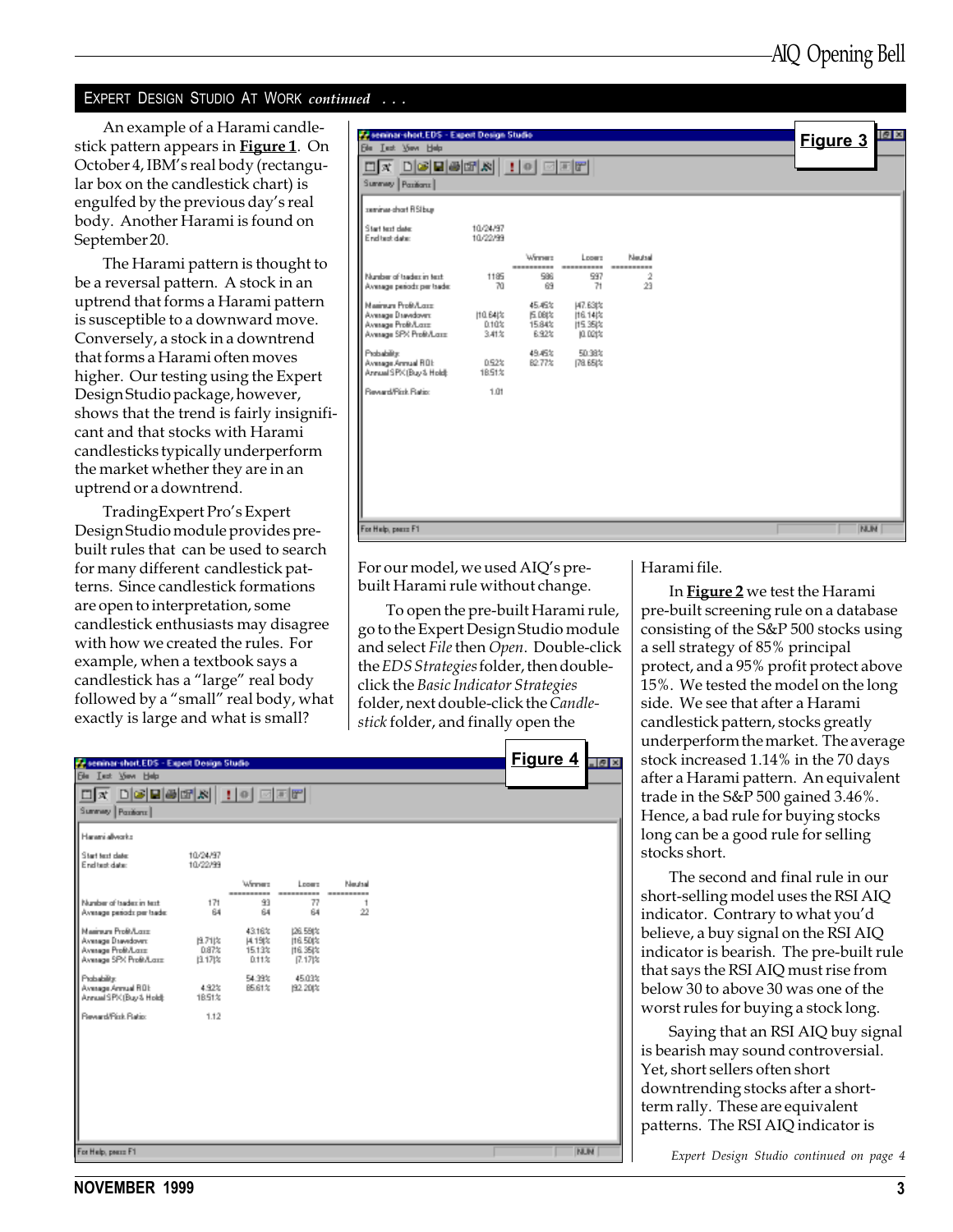## AIQ Opening Bell

#### EXPERT DESIGN STUDIO AT WORK continued . . .

oversold territory (a value below 30). When a weak stock advances, it can give an RSI AIQ buy signal.

**Figure 3** displays a backtest of the AIQ RSI buy signals using the same criteria that was used for Figure 2. Again, the test was for buying stocks long. We see that buying weak stocks after a short advance is a losing strategy. In the 70 days after an AIQ RSI buy signal, the average S&P 500 stock only advanced 0.10% whereas the S&P 500 gained 3.41%.

Our final short-selling screening model combines the Harami and RSI AIQ rules. That is, the model looks for stocks that have a Harami pattern and have given an AIQ RSI buy signal anytime in the last two days.

A backtest of the final model is found in **Figure 4**. Since this model was designed for screening short selling candidates, we tested the model on the short side. As before, we used 85% principal protect, and 95% profit protect above 15%. We see the average short trade made 0.87% per trade. If you shorted the S&P 500 index you would have lost an average of 3.17% per trade. This model actually shows a profit by shorting stocks over the last two years.

An example of a stock that fits our model is Novell Inc. on October 5. Figure 5 shows that it formed a Harami pattern as its real body was contained within the previous day's real body. At the same time that the Harami was formed, the RSI AIQ indicator gave a buy signal. This



indicator moved from below to above the lower horizontal line.

This short-selling technique has worked well in the type of market that we've seen over the last few years. We'll continue to monitor its performance. Our confidence in the model will increase the longer it works.

AIQ users can download the model's file from AIQ's web page at www.aiq.com. Click on educational products and then select Opening Bell newsletter. In the lower right corner, select the file that corresponds to the November Opening Bell.  $\blacksquare$ 

David Vomund publishes VIS Alert, a weekly investment newsletter. For a sample copy go to www.visalert.com or call (775) 831-1544.

## About Expert Design Studio...

AIQ's Expert Design Studio (EDS) was developed for users who want to create and test their own customized screening reports or mechanical trading systems. For those unfamiliar with Expert Design Studio, an introductory tutorial is included in AIQ's New User Guide.

Full documentation can be found in the TradingExpert Pro User Manual (Part 2, page 393).

## S&P 500 Changes

Analog Devices (ADI) replaces Ameritech (AIT). ADI is added to the Electronics-Semiconductors (ELECTRONS) group.

T. Rowe Price Associates (TROW) replaces Data General (DGN). TROW is added to the Investment Management (INVESTMG) group.

Leggett & Platt (LEG) replaces Cyprus Amax Minerals (CYM). LEG is added to the Household Furnishings & Appliances (HOUSEFUR) group.

El Paso Energy (EPG) replaces Sonat Inc. (SNT). EPG is added to the Natural Gas (NATURALG) group.

Comverse Technology (CMVT) replaces ASARCO Inc. (AR). CMVT is added to the Communications Equipment (COMMUNEQ) group.

Harcourt General (H) will move from Retail-Department Stores (RETAILDE) to Publishing (PUBLISHI) group.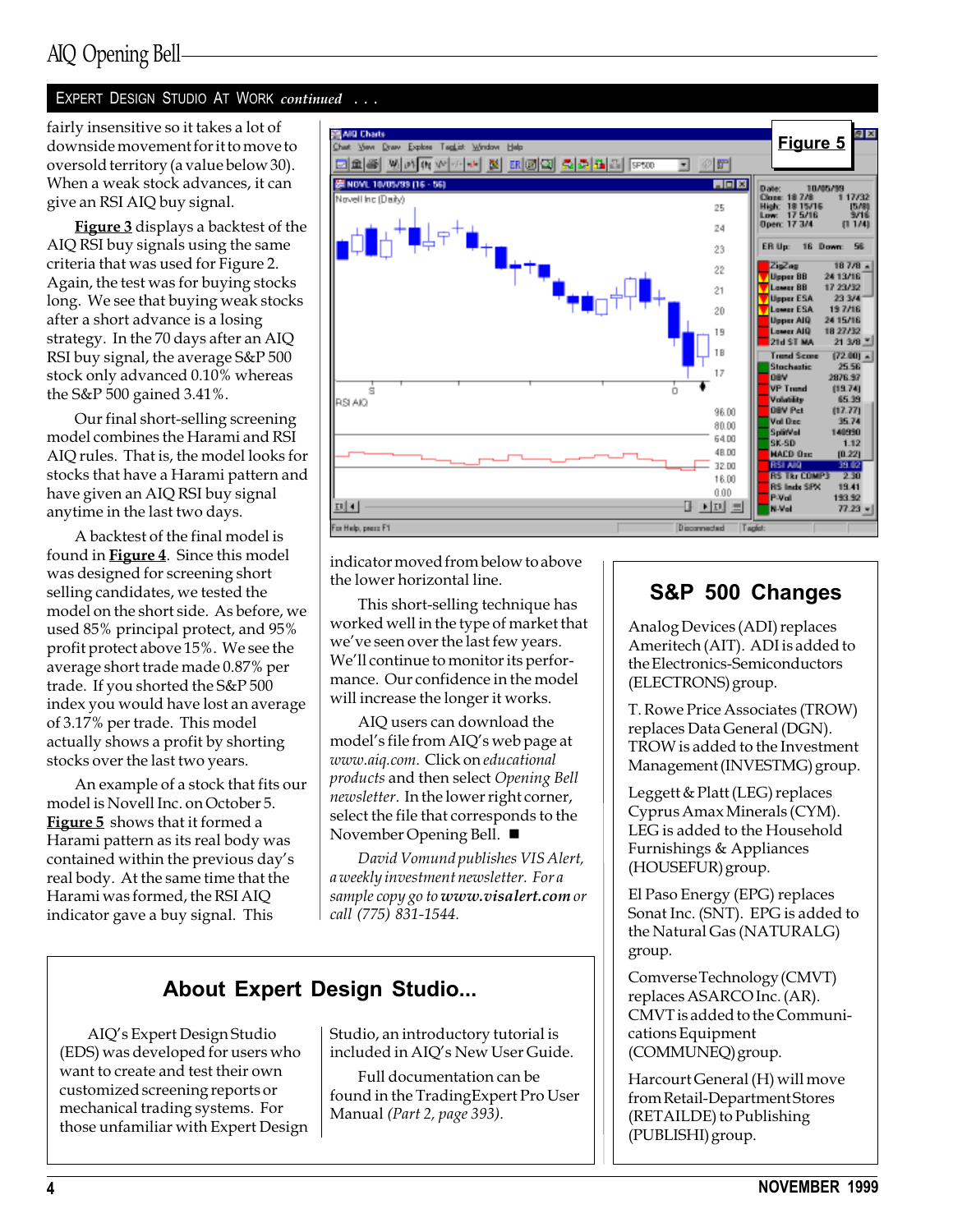#### TOOLS OF THE TRADE

# THE RSI INDICATOR -TRADINGEXPERT'S TWO APPROACHES EXPLAINED

New users of TradingExpert<br>Pro may find it a bit confus<br>ing that AIQ has two ver-<br>sions of the well known Relative Pro may find it a bit confusing that AIQ has two versions of the well known Relative Strength Index (RSI) indicator, developed by Welles Wilder. Before discussing the differences, we'll first give some background on the indicator.

New technicians often assume the RSI indicator is a type of Relative Strength indicator. That is a bit of a misnomer in that the indicator has nothing to do with Relative Strength, which measures the performance of a security relative to other securities. Instead, the RSI indicator is an overbought/oversold indicator and the only data needed for its calculation is the closing price of the security under study.

At the time of the development of the RSI, most people looked at today's price of a security divided by the price x days ago to measure momentum. Mr. Wilder saw two problems with this calculation.

First, this type of indictor can become erratic simply because of the numbers that are being dropped off. Second, this type of indicator can go up for quite some time without giving a clue as to what is really a high value. A constant range of values was needed for comparison purposes.

RSI solves these problems by smoothing its values and normalizing all values to a range of between 0 and 100.

The actual formula is calculated as follows:

 $RSI=100 - [100/(1+RS)]$ 

where  $RS = Average of x day's$ closing prices on up days divided by the average of  $x$  day's closing prices on down days.

With this formula in mind, the difference between the RSI Wilder



indicator and the RSI AIQ indicator is how the averages for the up and down days are calculated. In AIQ's calculation, exponential moving averages are used whereas Wilder's version uses simple moving averages. It sounds like a small difference, but an examination of the resulting indicators can yield significant variations.

Wilder's RSI is much more volatile than AIQ's RSI. To partially offset this, the default value for the moving average time period was lowered from 14 (which is the number of days Wilder originally used) to 7 for the AIQ version of RSI.

**Figure 6** shows the Dow with both versions of the RSI. The most simple interpretation of the RSI is: when its value moves above the 70 level the security is considered overbought and due for a correction. A sell is registered when the indicator falls from above 70 to below 70. When the RSI value falls below 30, the security is oversold and will likely rally. A buy

is registered when the indicator rises from below 30 to above 30.

Examining Figure 6, we see the two indicators tend to move together but they reach overbought and oversold levels at different times. Both RSI indictors work beautifully on nontrending securities. When a security is in the upper end of its trading range, RSI is often above 70 and ready to give a sell. When a security is near the lower end of its trading range, RSI is often below 30 and ready to give a buy.

Using the buy and sell signals in their simplest form, the RSI indicators are not effective for trending securities. For an uptrending security, the RSI will give sell signals as the stock moves higher. When the overall market is in an uptrend, few stocks will give RSI buy signals and those that do are market laggards.  $\blacksquare$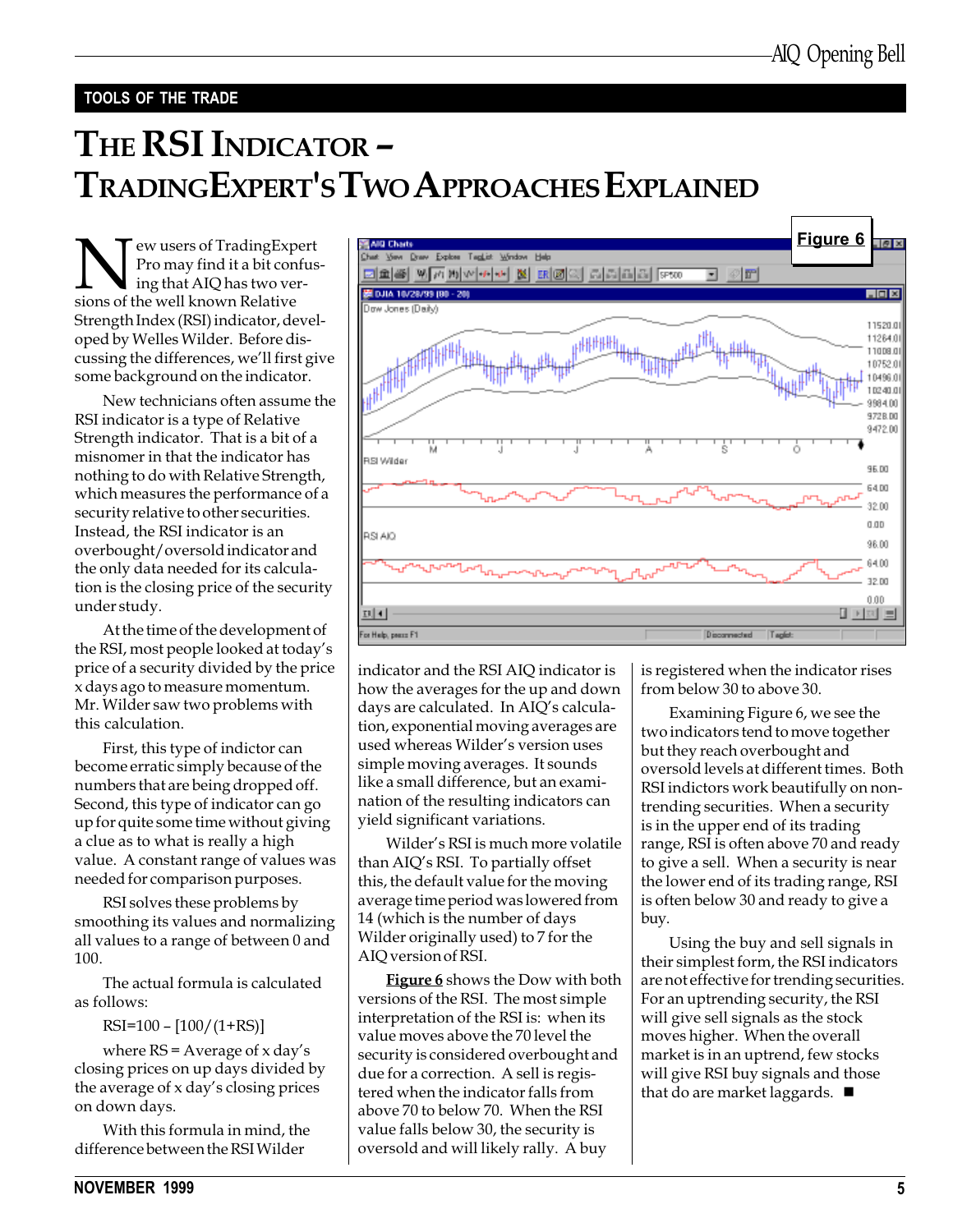### USER CREATED INDICATORS

# WANT TO ADD NEW INDICATORS TO YOUR TRADINGEXPERT PROGRAM? HERE'S HOW

#### By David Vomund

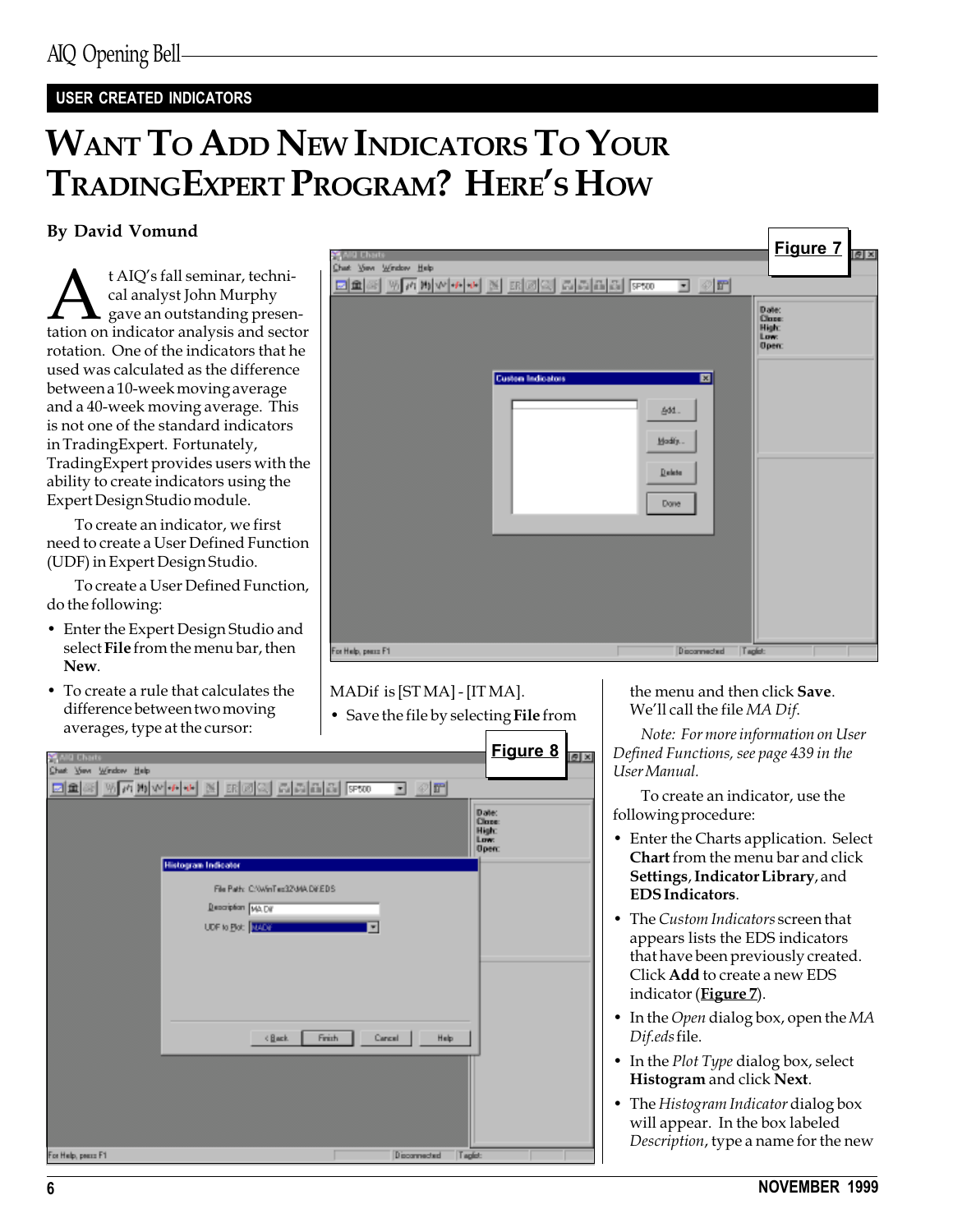#### USER CREATED INDICATORS continued ...

indicator. From the UDF to Plot text box, select MADif (Figure 8). Click Finish.

 When the Custom Indicators dialog box reappears, click Done.

The newly created indicator will now appear as one of the choices in the control panel of the AIQ charts.

Figure 9 plots the Semiconductor Index (SOX) along with its 10-week and 40-week moving averages. Our newly created indicator, MA Dif, which looks at the difference between two moving averages is plotted. Whenever the moving averages cross each other (see arrows) our MA Dif indicator crosses the zero line.

John Murphy points out that the MA Dif indicator gives you the advantage of looking for divergences. For example, the SOX hit a new low in the summer of 1996 but the MA Dif indicator was moving higher. The same thing happened last fall. A negative divergence appeared this summer when the SOX rallied to new highs but the MA Dif only matched its previous high.

Other simple indicators can be created. For example, people have expressed an interest in plotting the



ADX indicator without the ADXR line. This is easily accomplished using the following EDS code:

#### ADX is [ADX].

Another request is the ability to plot a moving average of an indicator. For example, the Money Flow indicator is a simple line. By creating a UDF we can create a Money Flow indicator and plot a moving average of the indicator. The following EDS code is used to plot a 50-day moving average of Money Flow:

MF is [MnyFlow].

Avg is SimpleAvg([MnyFlow],50).

When creating this indicator using the above procedure, select Two Lines in the Plot Type dialog box. The UDF called MF will plot the Money Flow indicator and the UDF called Avg will plot the moving average of Money Flow.

**Figure 10** shows Andrew Corp. with a 50-day moving average of Money Flow. Plotting a moving average on Money Flow can help identify trend changes. Also shown in Figure 8 is the ADX indicator without the ADXR line.

User created indicators can not be tested within the Expert Design Studio application.

For more detailed information on user created indicators, see page 484 in the User Manual.  $\blacksquare$ 



NOVEMBER 1999 7